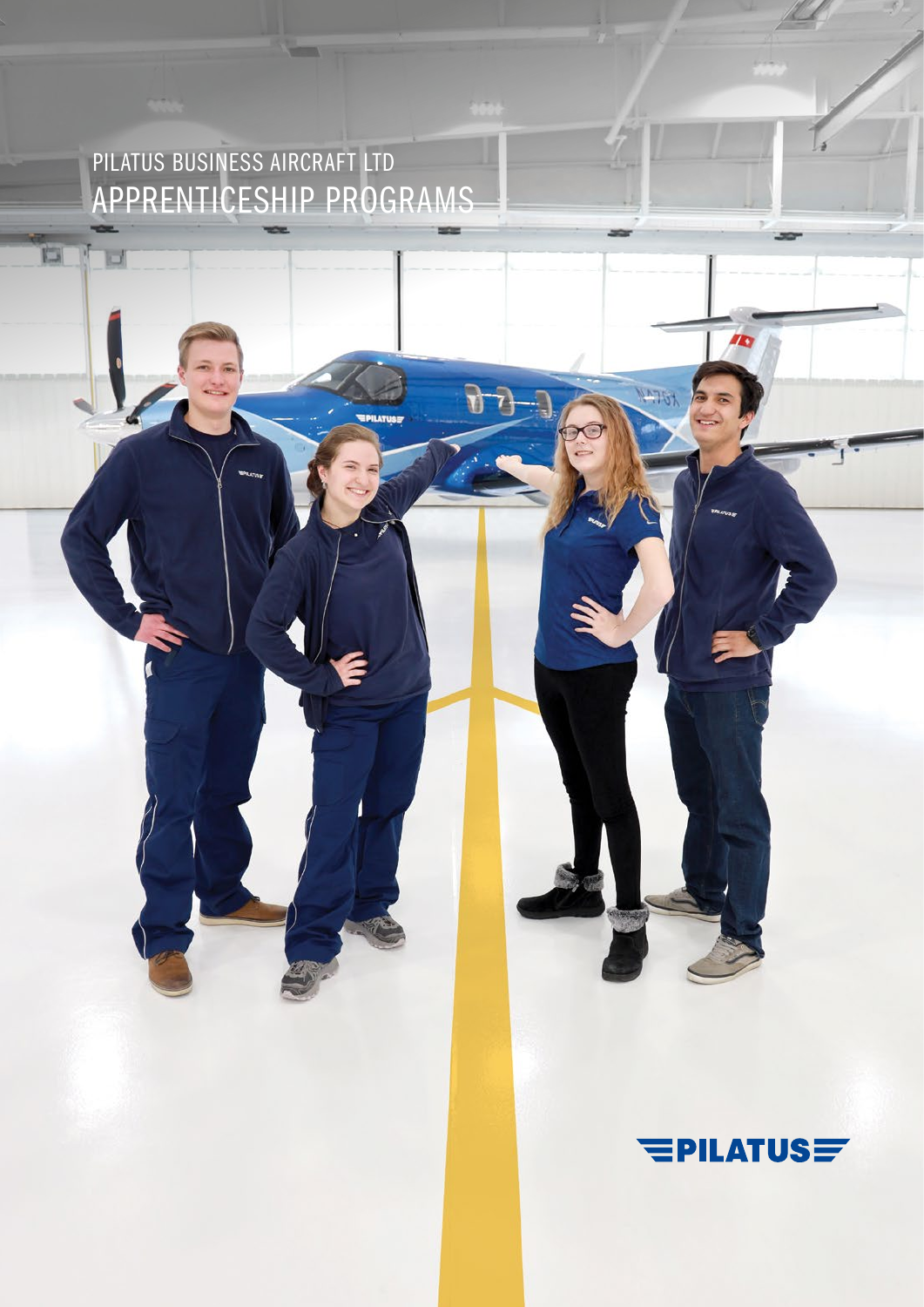# APPRENTICESHIP BY PILATUS

Pilatus is proud of its long tradition of providing training for young professionals. The company has trained over 1,300 apprentices in technical and commercial professions since 1942. One-third of them stay with Pilatus on completion of their apprenticeship. At Pilatus you can look forward to solid, varied, first-class training in an attractive international environment. You will rotate through different departments, allowing you to familiarize yourself with day-to-day operations across the company. Our experienced instructors will ensure you are well equipped to meet the challenges of working life.



### This is what you can expect

- On-the-job and earn while you learn training
- Tuition and books are paid for by Pilatus
- Progressive wage schedule and paid time off
- Healthcare coverage and 401(k) retirement plan match
- Certificate of Completion from the U.S. Department of Labor

Enroll for an apprenticeship and get your career off to a great start at Pilatus!

E-mail: apprenticeship.us@pilatus-aircraft.com

Kaitlin West, HR Program Administrator

Phone: +1 303 410 2750

More information can be found under [www.pilatus-aircraft.com/apprentice](https://www.pilatus-aircraft.com/en/career/apprentices)s

# **AIRCRAFT INTERIOR TECHNICIAN** (3 Years)

You will produce interior fittings for the PC-12 and PC-24 using leather and fabric and prepare them for installation. You will finish various components and add the final touches. You will produce and assemble aircraft upholstery and seats according to specifications using different tools and machines. You will assist with installing aircraft interior components, learn the basics of wiring, and perform functional checks. You will receive training in aircraft ground handling and safety.

## Instruction

On-the-job learning: 4,000 hours Related coursework: 290 hours School location: Front Range Community College

#### **Conditions**

Contact us

- High school diploma or equivalent
- Attention on high quality and detailed work
- Patience and willingness to learn new skills
- Collaborative communication
- Technical and analytical focus

# **ACCOUNTING TECHNICIAN (3 Years)**

You will learn and apply the basics of accounting. You will learn all billing procedures and how to process accounts payable and accounts receivable transactions. You will become familiar with the entire cycle of a financial transaction from beginning to end and you will gain experience in all the company's financial operations.

## Instruction

On-the-job learning: 4,000 hours Related coursework: 430 hours School location: Front Range Community College

#### **Conditions**

- High school diploma or equivalent
- $\cdot$  Positive communication with others
- Willingness to learn new skills during on-the-job training
- Step-by-step training using a variety of computer systems
- Strong attention to detail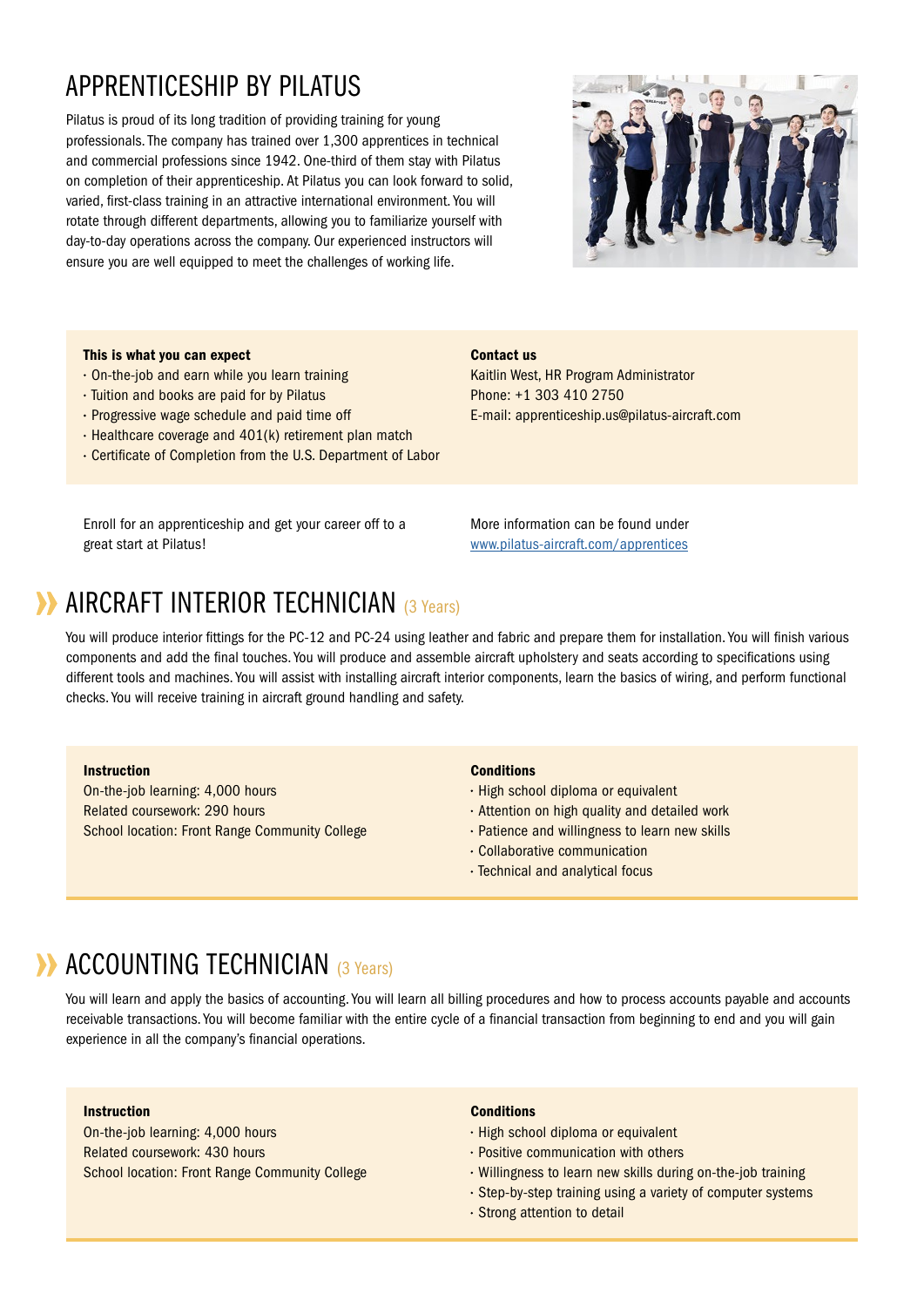# **DECISTICS AND SUPPLY CHAIN COORDINATOR (2 Years)**

You will accept aircraft materials and other goods and inspect them in terms of quantity and quality. You will receive goods into stock and perform warehouse controls on your own. You will pick out and pack spare parts for dispatch to customers. You will learn how to operate the warehouse equipment and you will develop the skills required to manage domestic and international transport options. You will acquire the know-how and skills to perform supply chain management tasks.

## Instruction

On-the-job learning: 3,000 hours Related coursework: 180 hours School location: Front Range Community College

### **Conditions**

- · High school diploma or equivalent
- Excellent organizational skills and strong attention to detail
- Willingness to learn new skills during on-the-job training
- Professional work environment
- Structured step-by-step training

# **INFORMATION TECHNOLOGIST** (2 Years)

You will get to know the basics of computer systems and how to work on projects. You will analyse, document, test and maintain PC hardware, software applications and communication devices of the organization. You will also resolve any computer problems. You will develop communication skills and manners required to work with the users of the systems.

#### Instruction

On-the-job learning: 2,600 hours Related coursework: 270 hours School location: Front Range Community College

#### **Conditions**

- High school diploma or equivalent
- Step-by-step training using a variety of computer programs
- $\cdot$  Interest in computer information systems
- Technical focus with the ability to effectively multitask
- Willingness to learn new skills in a fast paced environment

# **BUSINESS ADMINISTRATOR** (2 Years)

You will rotate your time between working in the accounting, human resources, and marketing departments learning a variety of business and support functions. While in accounting you will gain an understanding of a variety of accounting procedures and how they impact the business. Human resources will detail how the hiring process works from interview to onboarding, as well as the benefits process and employee retention. The marketing department will teach you how to market products on a large scale from writing copy to managing large shows.

## **Instruction**

On-the-job learning: 3,000 hours Related coursework: 285 hours School location: Front Range Community College

#### **Conditions**

- · High school diploma or equivalent
- $\cdot$  Positive communication with others
- Excellent organizational skills and strong attention to detail
- Professional work environment
- Willingness to learn new skills in a fast paced environment